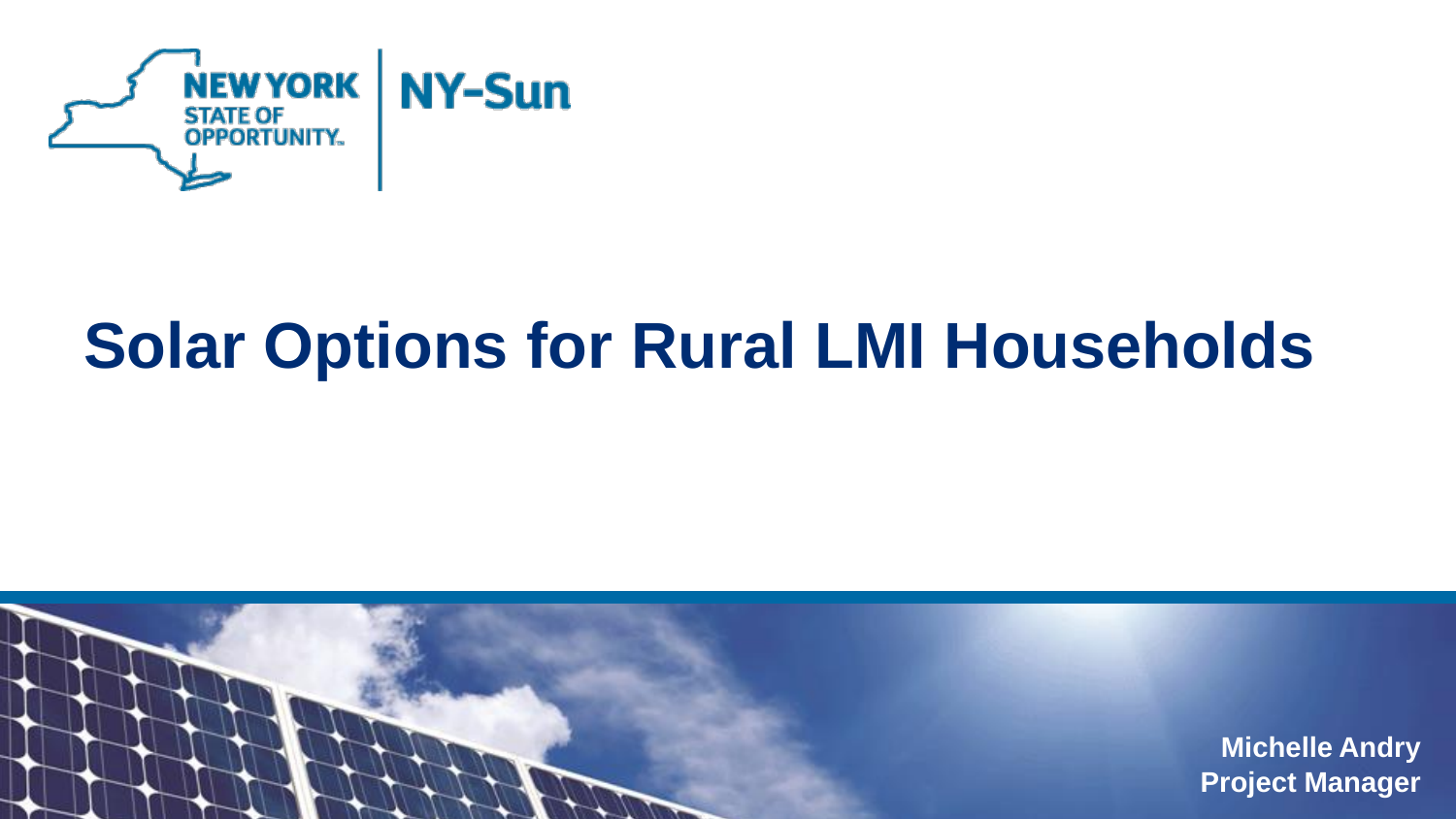### **Solar for Homeowners**

Two broad categories of ownership for solar installed on the homeowner's property

- Homeowner-owned: purchased with cash or through a loan
- Third-party owned: solar company or developer owns the system and sells the electricity generated to the homeowner

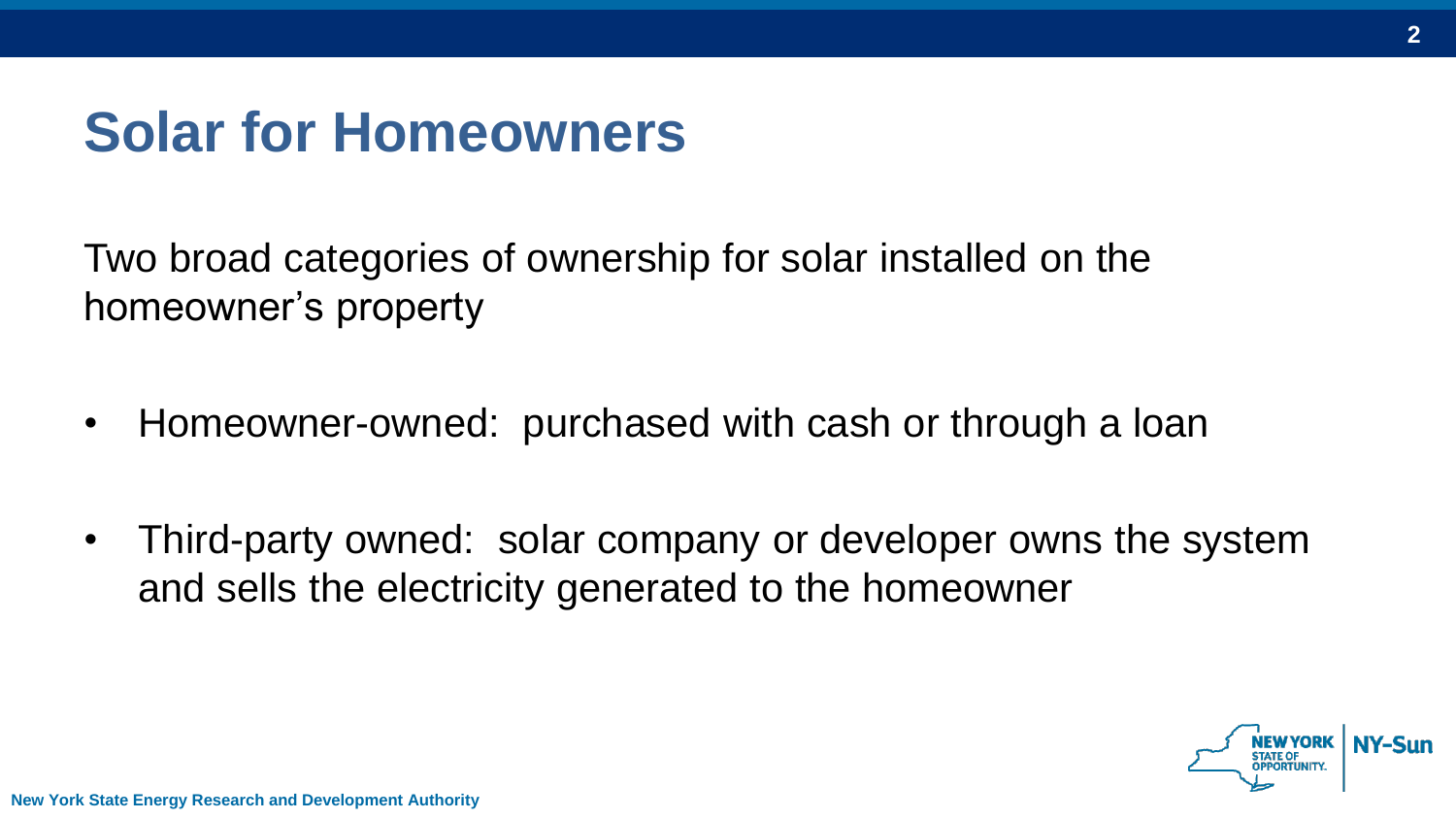### **Homeowner-Owned**

Purchases: typically homeowners take out loans from NYSERDA financing, bank/credit union, or financing offered by solar installer or other solar lenders

- Greatest payback for the homeowner
- Homeowner can take both federal (30%) and state (25%) tax credits
- Homeowner must qualify for financing
- Responsible for the full loan balance while waiting for tax credit(s)
- Responsible for all maintenance

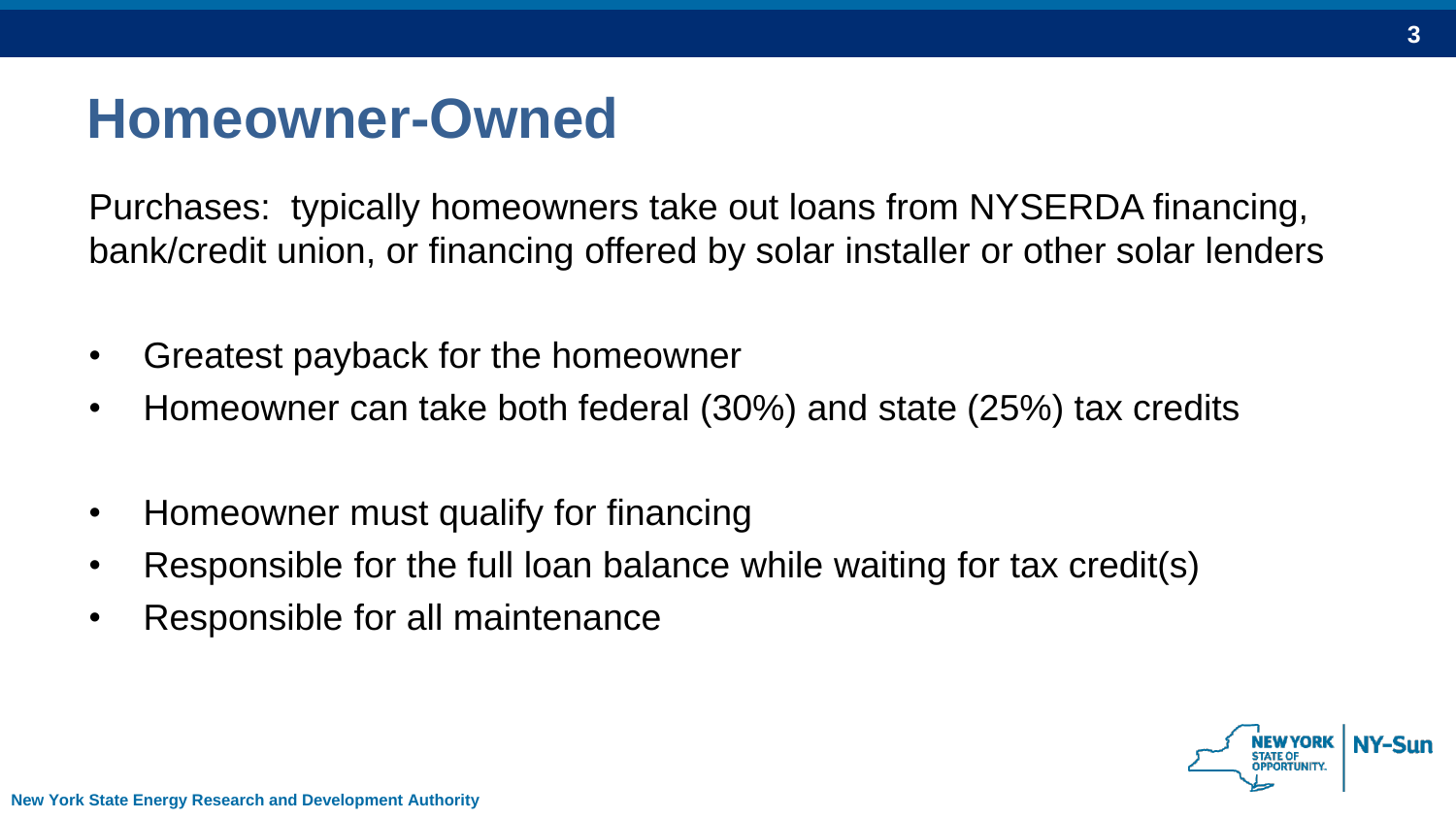## **Third-Party Owned**

Lease – contract to make scheduled, pre-determined payments for the electricity produced (usually monthly)

Power Purchase Agreement (PPA) – contract to pay a fixed per kWh rate for the electricity produced (usually monthly)

- Often no money upfront
- No responsibility for maintenance by the homeowner
- Homeowner can take the state (25%) tax credit
- Third-party owner takes the federal tax credit

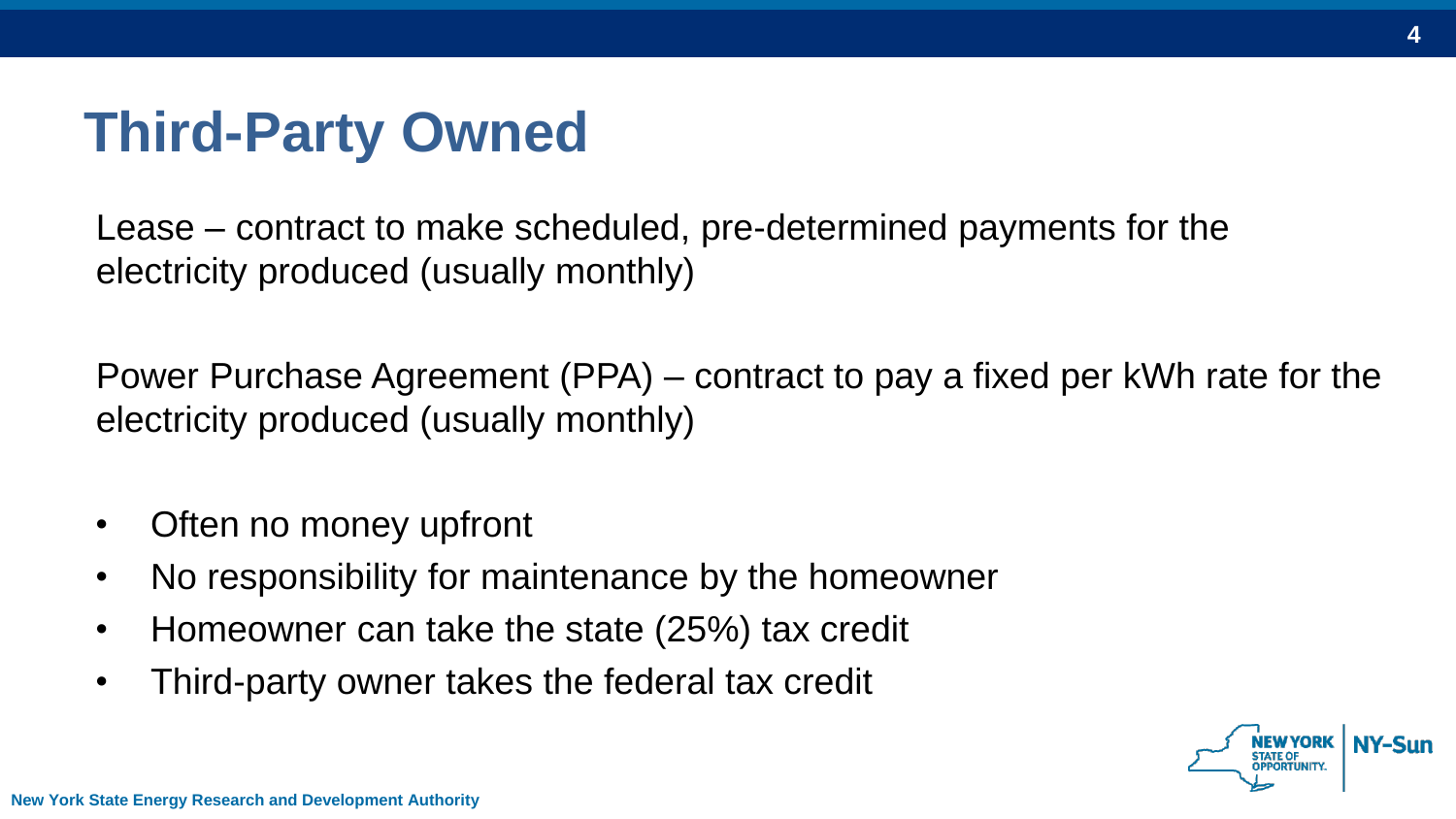## **Home Rehabilitation Challenges**

- Roof condition
- Electrical service panel
- Other health and safety priorities

For LMI households, multiple government or nonprofit funding programs might be leveraged to complete home rehab and energy-burden reducing services together



**New York State Energy Research and Development Authority**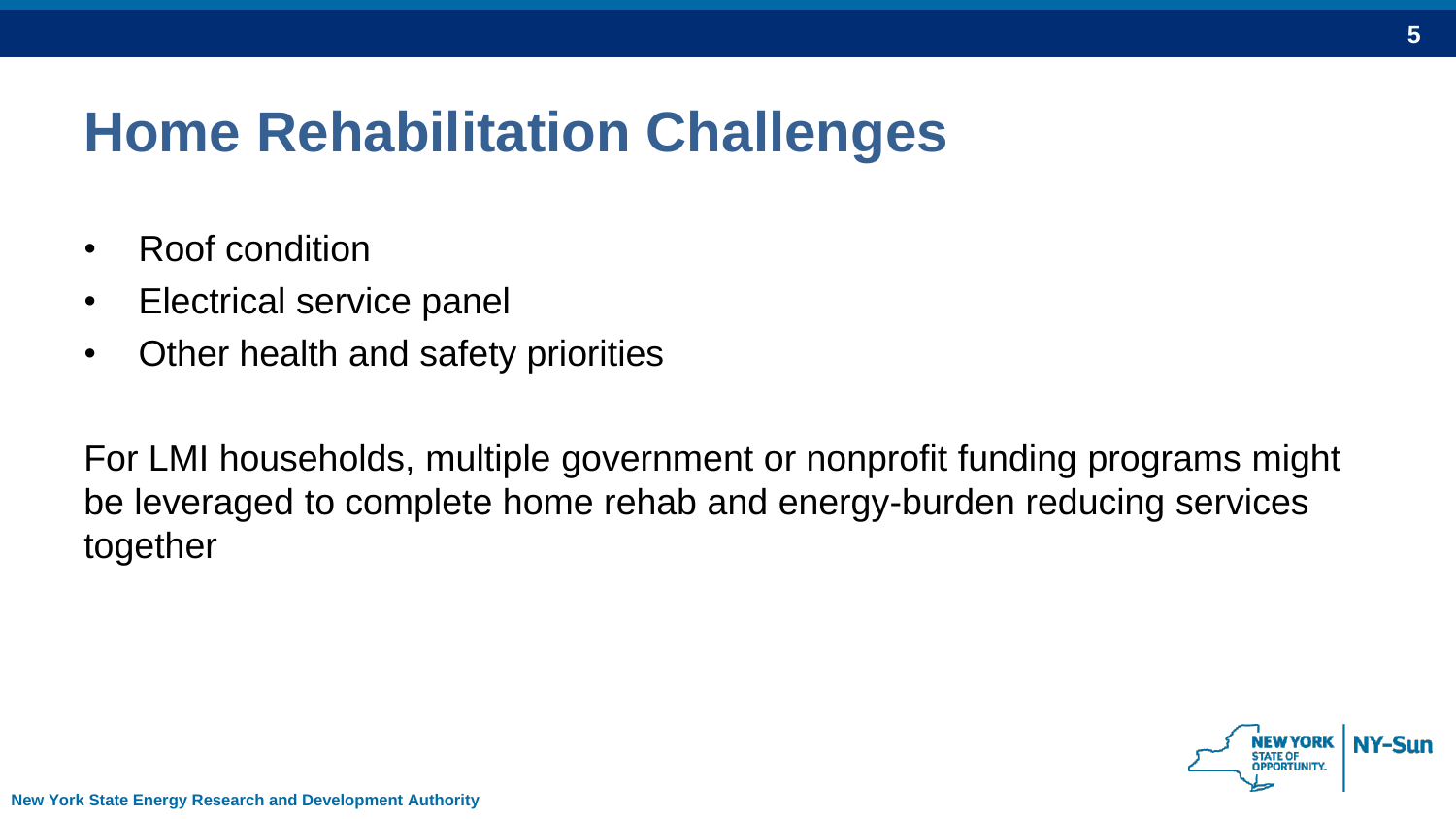## **NY-Sun Incentives**

- Standard MW Block incentive available for all residential installations
- Affordable Solar: increased incentive for income-eligible households
- Apply to homeowner-owned and third-party owned installations
- Recent restructuring of MW Block and Affordable Solar incentive levels
- New multifamily affordable housing added incentive

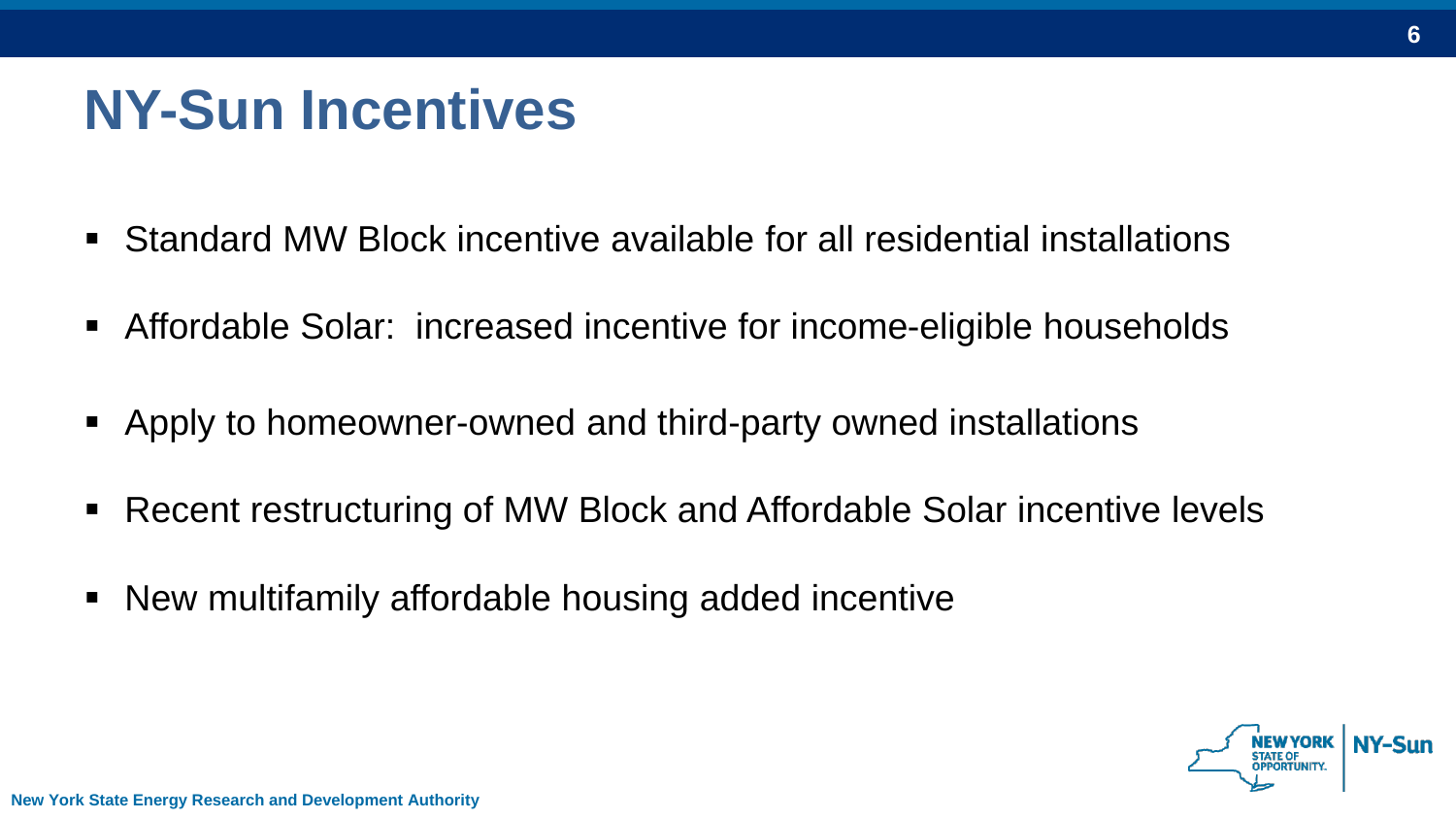### **Affordable Solar Income Eligibility**



- 80% of AMI or below gross household income
- Participation in public assistance or low-income energy programs
- Guidelines by county on NY-Sun website

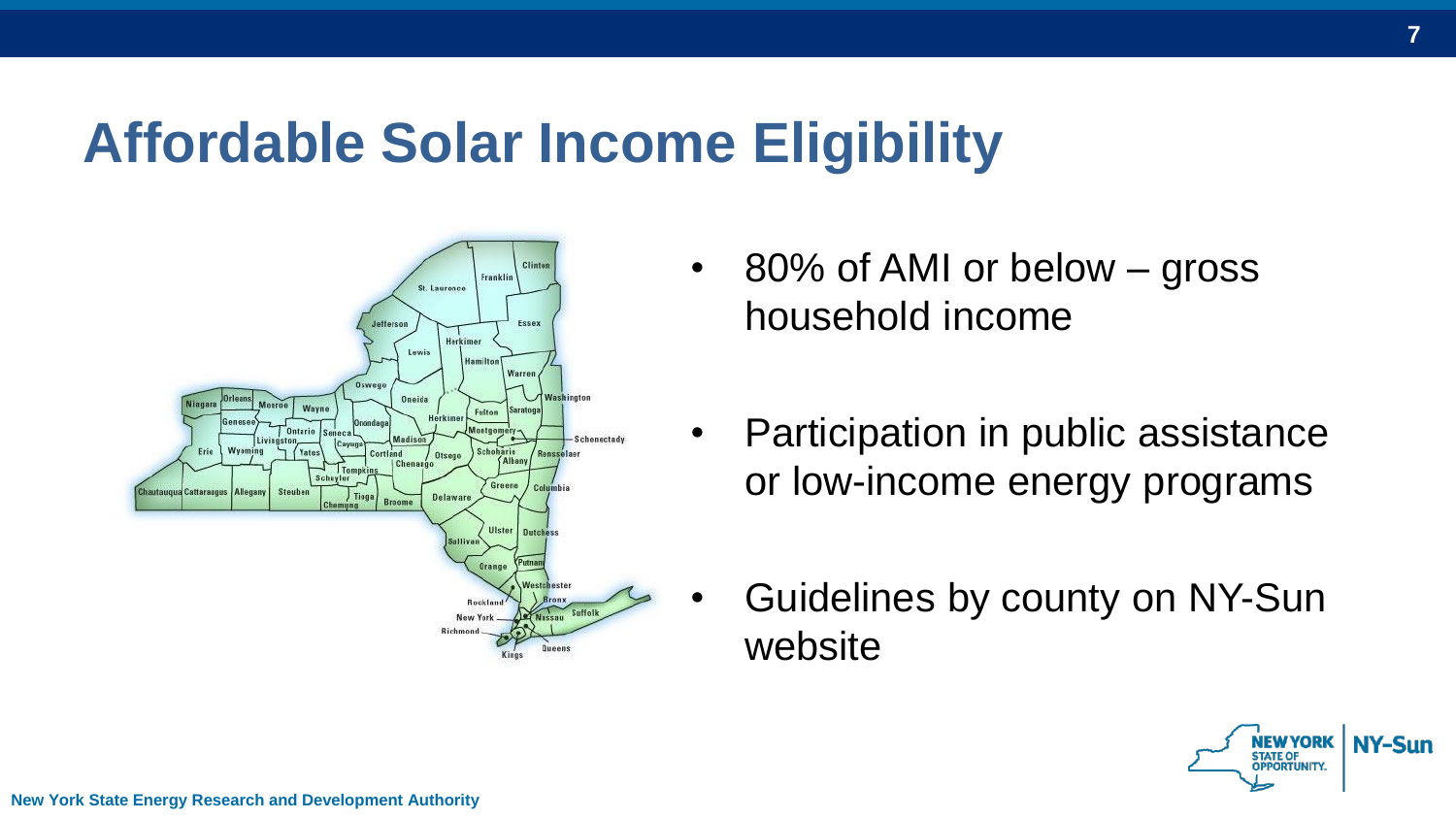### **Community Solar**

A large solar installation in one location can share solar benefits 'virtually' with multiple electric customers



sunny locations to produce renewable energy for subscribing members.

**Each subscriber's utility** bill is credited accordingly when excess energy is produced.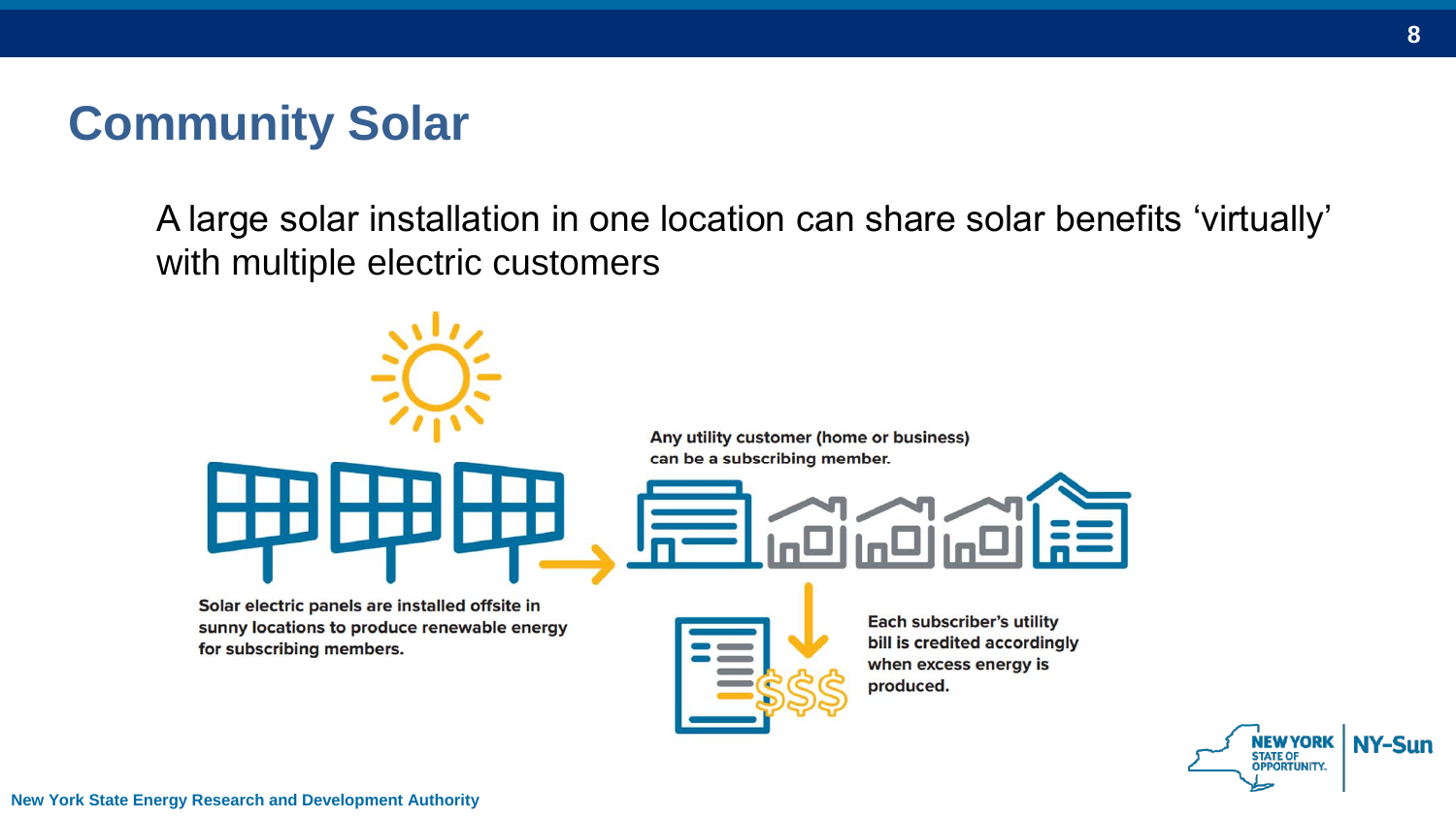### **Community solar - LMI households**

- Avoids issues with roof condition or roofs with shading
- Household does not need to own the home -- apartments included
- Payment options available similar to a lease or PPA; low or no upfront cost and pay-as-you-go (monthly)
- Savings can move with the household if within the same utility zone
- Solar for All program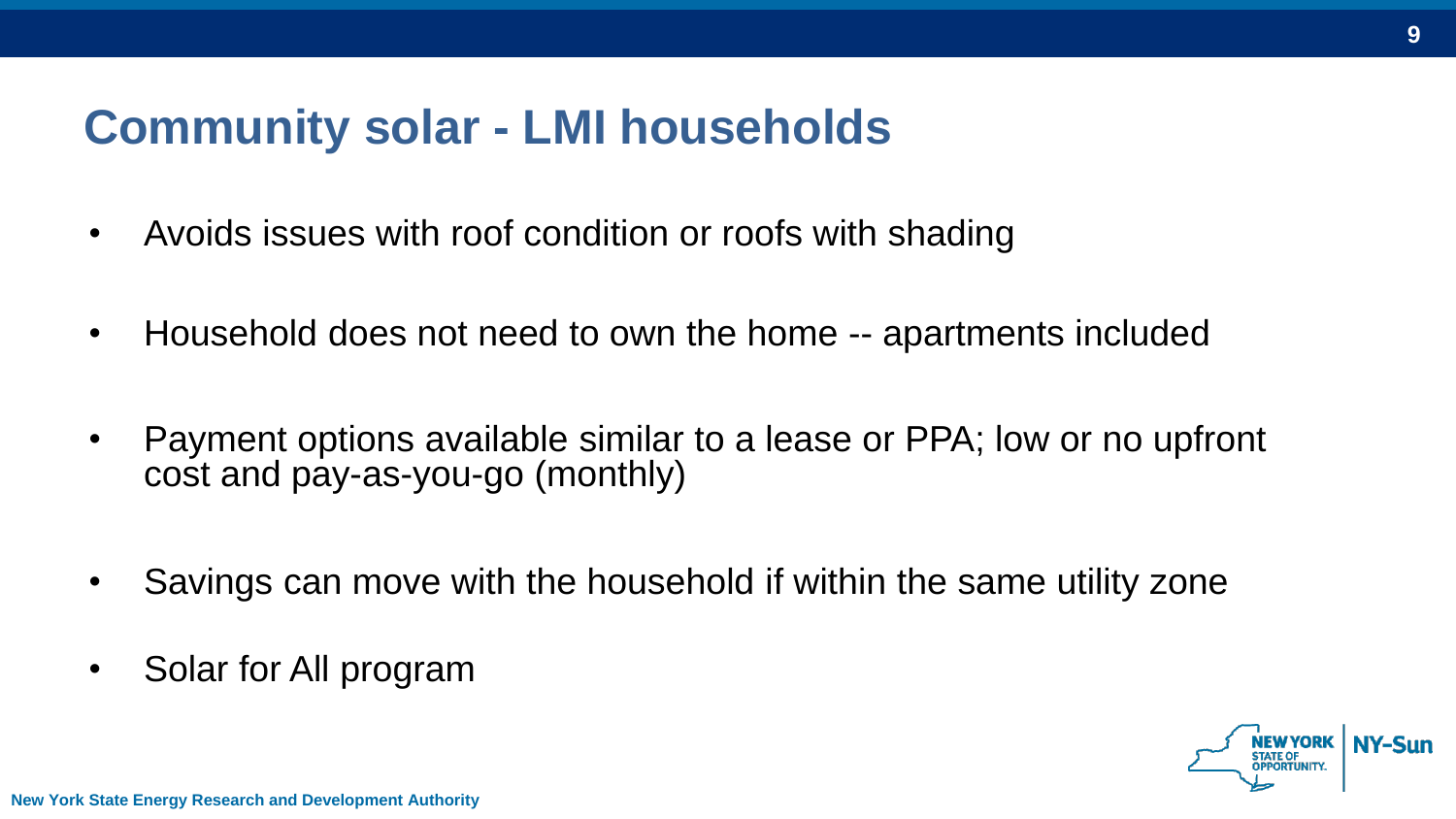#### **Affordable Solar Predevelopment and Technical Assistance**

\$4.4 million to support solar benefits to LMI households through multifamily affordable housing and community solar

- Provides funds for a variety of predevelopment activities and technical assistance
- Potential project enrolling rural LMI households in community solar